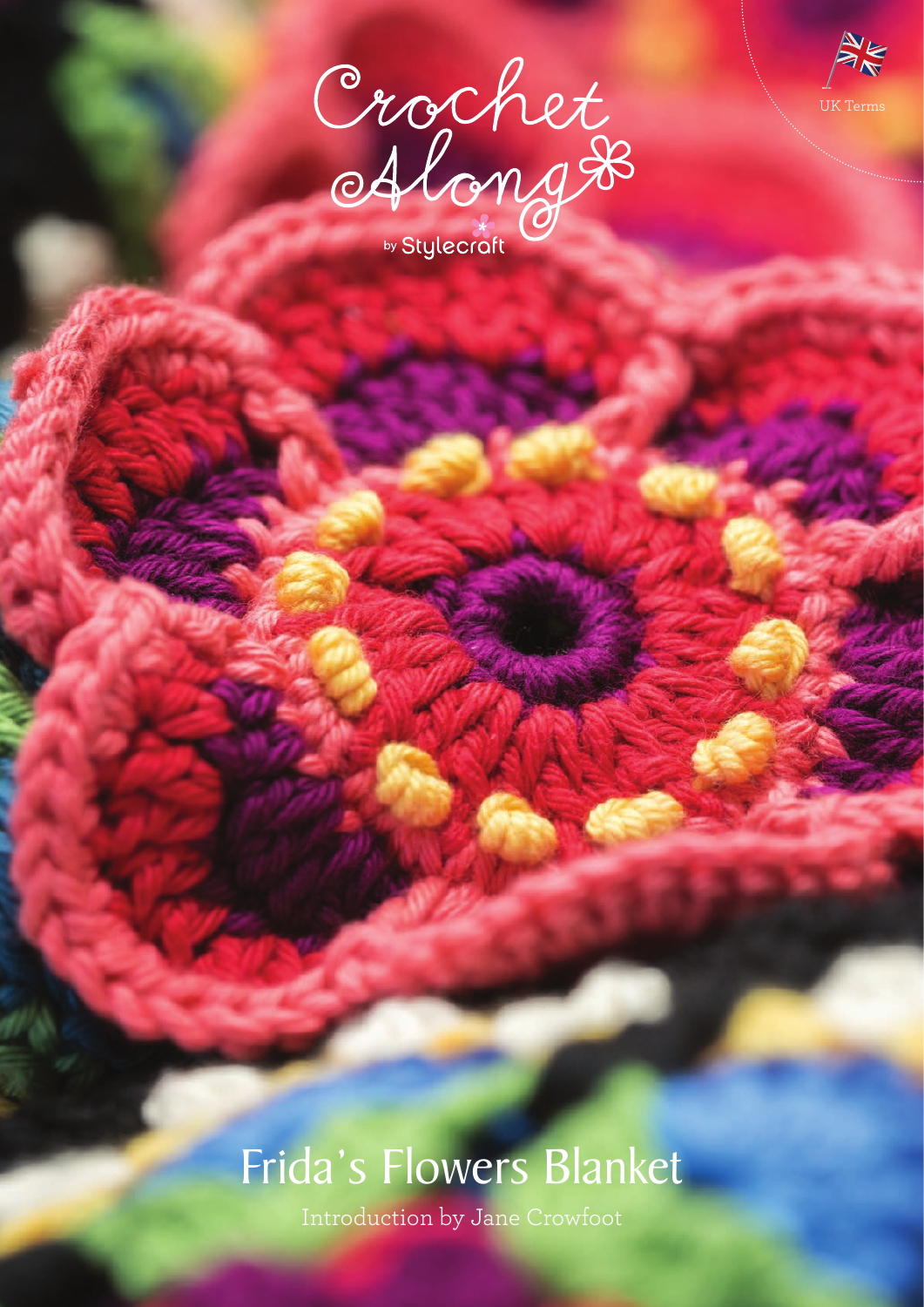Welcome to the Frida's Flowers Crochet Along designed by Jane Crowfoot. As we are quickly approaching the launch of the first patterns, we thought it would be a good idea to give you a bit of information about what you can do to prepare for the CAL so that you can start working on the project just as soon as you have downloaded the first set of patterns.

Crochet Along #

#### **BLANKET MEASUREMENT**

Approx. 90cm x 120cm

#### **CHOOSING YOUR YARN**

The patterns have been written for Stylecraft Classique Cotton DK. This is a DK weight of yarn that knits to a tension of 22sts and 28 rows on a 4mm knitting needle. If you have found a substitute yarn then check the ball band for the knitted tension information. Most yarns give the tension for knitting and not for crochet – you will find information on the crochet tension further down this document.

Stylecraft Classique Cotton DK comes in 50g balls and has a length of 100yds/92 meters. If you have chosen an alternative yarn please make sure that the length is as close to the Classique Cotton DK as possible. Yarns that have a different fibre content or a slightly different yarn twist can have varying lengths of yarn, even though they weigh the same.

If you are using Stylecraft Special DK/Life DK instead of Classique Cotton DK you will find a list of alternative amounts on a Shade List which is available to download from our website.

#### **CROCHET HOOKS**

I used a 3.5mm, 4mm & 4.5mm hook in the project. The 4mm hook is used for the majority of the project, but it is important that you do have all 3 sizes as using the incorrect hook size will affect the appearance of your piece.

#### **OTHER ACCESSORIES**

Along with the crochet hooks, you will need a few extra pieces of equipment when working through this project.

## **STITCH MARKERS**

In order to help you through the making up process of the blanket I suggest you use stitch markers to denote certain stitches or help when you are joining your seams later on.

I tend to use small locking stitch markers – these look like little nappy pins and are really safe as the stitches cannot escape. Locking markers are especially good for holding crochet pieces together while you sew up seams. I tend to use a stitch marker to mark every corner stitch on the motifs. If you mark every motif you will need a lot of markers, so you could mark your stitches with spare pieces of yarn or small pins.

#### **KNITTERS SEWING NEEDLE**

You will have a lot of yarn ends to sew in as you work through the project. It is my suggestion that you sew in all your ends as you go along so that you don't end up with a massive making up job once you have completed all your

crochet. The blanket will be crocheted together using double crochet, but you will need a sewing needle to sew in all the loose ends.

#### **OTHER BITS AND BOBS**

You will need a sharp pair of scissors and a tape measure. You might also want to sort out a dedicated bag for your project. I like to make sure that I don't muddle up my yarns with other things or misplace any of them. Canvas bags or baskets are great for this.

#### **STITCHES USED**

This project is aimed at an intermediate level of crocheter. It is important that you know your stitches and have a good grasp of techniques. If you are planning to use this project as a learning tool then it is a good idea to make sure you know your basics before you start.

I have posted a table below with US stitch equivalents for the stitches used in the project:

| UK                    |     | <b>US</b>           |     |
|-----------------------|-----|---------------------|-----|
| chain                 | ch  | chain               | ch  |
| slip stitch           | SS  | slip stitch         | SS  |
| double crochet        | dc  | single crochet      | SC  |
| half treble crochet   | htr | half double crochet | hdc |
| treble crochet        | tr  | double crochet      | dc  |
| double treble crochet | dtr | treble crochet      | tr  |

Instructions for each stage of the project will be available in UK, US and Dutch versions.

## **YARN USAGE**

It is my advice that you keep hold of all your yarn until the end of the project – by this I mean all the pieces you might undo and any pieces that look a bit frayed. Don't be tempted to use any of the yarn for any other project until you have completed this one and make sure you keep everything in a safe place.

Below you will find the yarn amounts I had left over once the project was complete. I have **highlighted** the 3 shades that are tightest on yarn usage:

Classique Cotton DK: 100% Cotton – 50g 92m 100y

39g x 3093 Black (more black will be used if joining block 1 using black not plum) **12g x 3567 Plum** 48g x 3669 Nocturne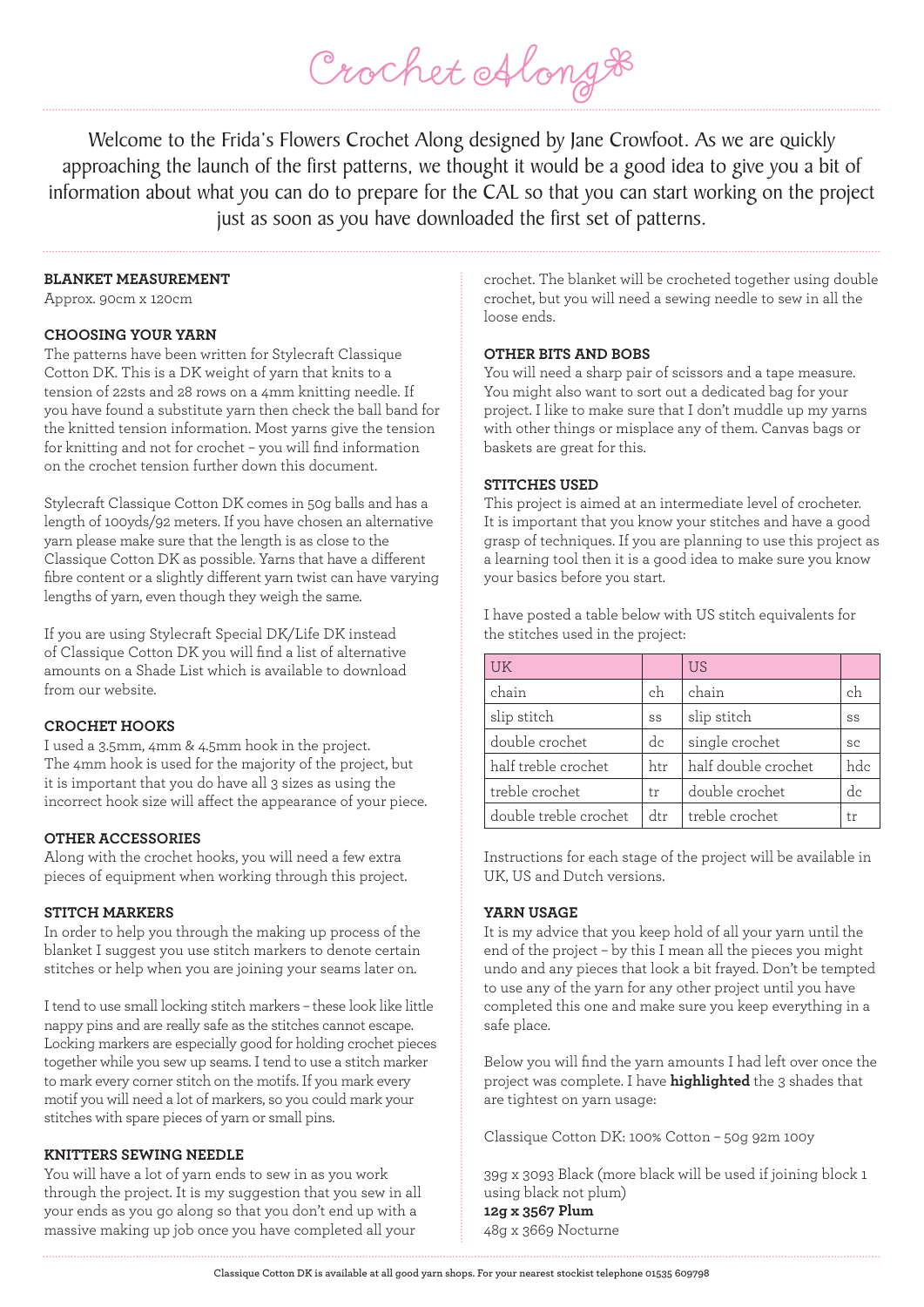

# 24g x 3665 Ivory **14g x 3672 Poppy 12g x 3566 Teal** 40g x 3674 Shrimp 20g x 3097 Leaf

28g x 3662 Sunflower 22g x 3095 Greek Blue 44g x 3658 Mauve 36g x 3656 Toffee

# **TENSION**

Crochet is by nature an organic and creative process – it is wonderful to pick up some yarn and a hook and create motifs and decorative pieces that eventually make up a larger project. Many crocheters are used to doing just this without thinking too much about how big their pieces come up and whether things are being worked to the correct tension. I am pretty sure that many crocheters have never checked their tension, but have happily crocheted lovely looking projects without any thought of how big (or small) things are coming out – afterall, if a motif is too small one can simply make more of them to make a blanket to the size we want and visa versa can make fewer if they come out bigger than expected.

#### **Why is tension so important for the CAL?**

Before you start work on your crochet along project I urge you to check that you make sure you are working to the correct tension, that is the number of stitches and rows measured over 10cm (4in).

If you achieve a tension tighter or looser than the suggested tension you will find that your project will differ in size to mine, that you will use a different amount of yarn and possibly that your pieces will not fit together properly in the making up stages.

The look of the crochet stitches can also differ – a looser tension is not as neat as the standard tension, whilst a tight tension can make your work stiff or cardboard like.

#### **How to achieve the correct tension**

Many crocheters simply assume that they will achieve the correct tension. This is a totally logical conclusion to make; after all, the information on the ball band or within the pattern is based on what the 'standard' tension is. In practice, however, many crocheters do not attain the correct tension naturally and therefore do not achieve a tension that sits within the 'standard'.

#### **Working a tension piece**

If you already have your yarn and the correct hooks then you are ready to work your tension pieces.

Spending an hour or 2 to work these blocks can seem like a waste of time, but it is REALLY important that you are sure you are working to the same tension as the tension the patterns are written for. A failure to work to the correct tension will mean that your project will come out a different size and that you will use a different amount of yarn.

If you are using Classique Cotton DK, Special DK or Life DK and have full 50g or 100g balls you will have enough yarn in almost all of the shades to work your tension pieces and still have enough to complete your CAL project, but my suggestion is that you work one piece using Mauve and another using Toffee.

When working a tension piece it is a good idea to work on more stitches and rows than the suggested tension. I used 26 stitches for both samples.

# **Double Crochet – dc (US single crochet – sc)**

Using 4mm hook make 27ch,

**Foundation Row:** skip 1ch, 1dc into each ch to end, turn (26sts)

**Row 1:** 1ch (does not count as a st) 1dc into each st to end, turn (26sts)

Repeat last row until a total of 28 rows have been worked (including foundation row)

Lay your sample on a flat surface. Using a tape measure place pins 10cm (4in) apart along a central row (horizontally) and count the stitches between the pins

Stitch Tension = 19 sts

Using a tape measure place pins 10cm (4in) apart along the central point of the swatch vertically and count the rows between the pins

Row Tension = 21/21.5 rows

#### **Treble Crochet – tr (US double crochet – dc)** Using 3.5mm hook make 29ch,

**Foundation Row:** skip 3ch (counts as 1tr) 1tr into each ch to end, turn

**Row 1:** 3ch (counts as a 1tr) skip st at base of 3ch, 1tr into each st to end, working final st into 3rd ch of 3ch made at beginning of last row (tch), turn (26sts)

Repeat last row until a total of 12 rows have been worked (including foundation row)

Lay your sample on a flat surface. Using a tape measure place pins 10cm (4in) apart along a central row and count the stitches between the pins

Stitch Tension = 19 sts

Using a tape measure place pins 10cm (4in) apart along the central point of the swatch vertically and count the rows between the pins

Row Tension = 9.5 rows

Please note the hook sizes above – a smaller hook is used to achieve the treble crochet (US double crochet) tension

The tension is taken from unblocked swatches – I stuck mine down to the work surface with double sided tape (being careful not to stretch them) so that they were less curly and easy to measure.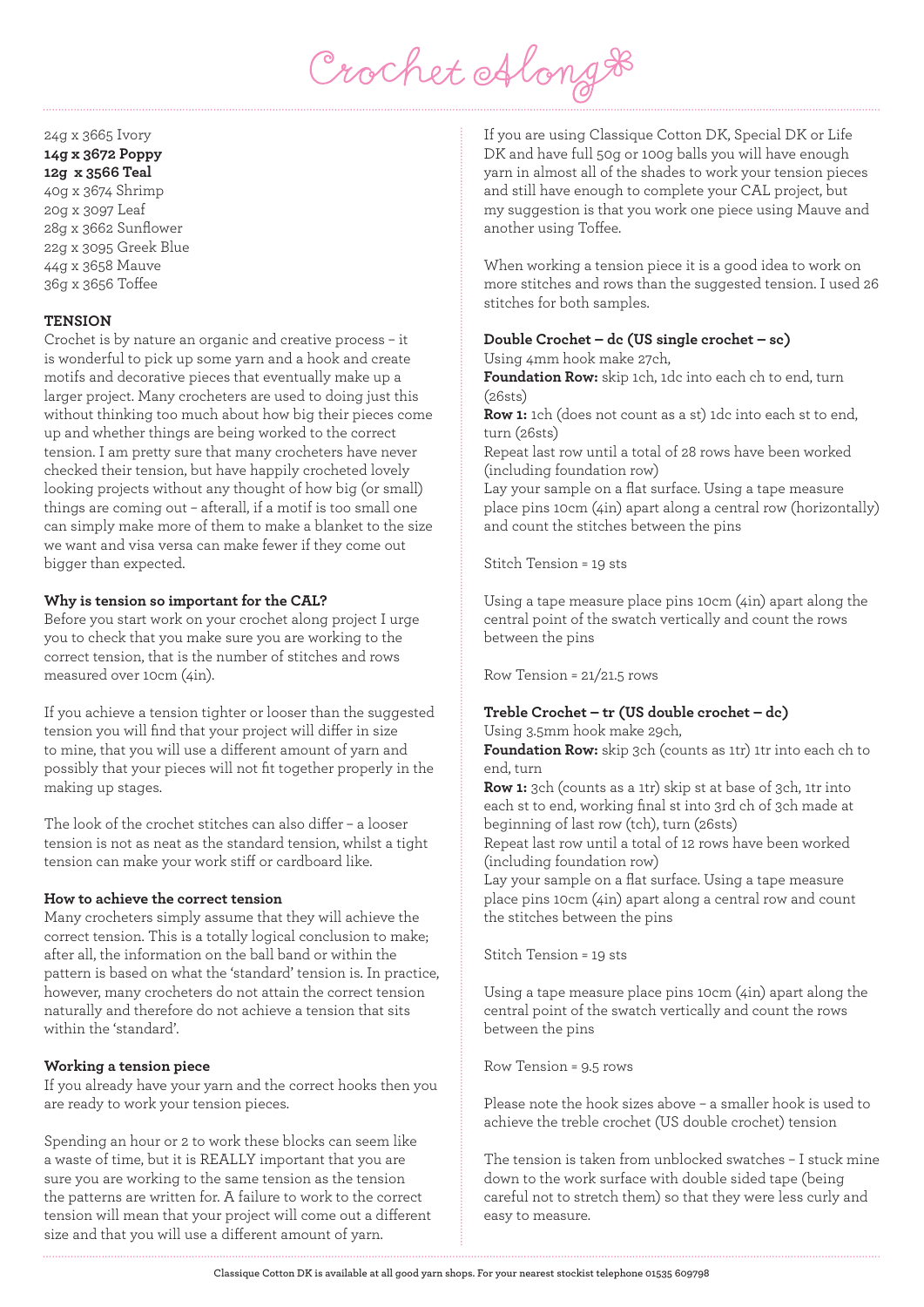Crochet Along &

#### **Pre Blocked and Blocked Tension**

When designing the project I worked to a hexagon motif template that measured 20cm across the widest point.

In reality not all of the pieces have exactly the same measurement once they are complete. Some of the pieces are closer to 19.5cm, but because the crochet pieces will stretch a little when you put everything together this will not be noticeable at any point.

The measurements given in the pattern are for pre blocked sizes throughout. Measuring to a pre blocked size rather than a blocked size is more accurate as crocheters could over stretch their work to achieve the blocked tension.

# **Factors that can affect your tension**

Many things can make a difference to the tension you achieve; I have listed 5 of the most common below:

- **1. Your level of expertise:** If you are a newcomer to the craft of crochet you may well find that your crochet tension will change as your ability improves. When launching into a project like this it is worth making sure you have put in enough ground work to ensure that you are working in the right way and that you have the ability to work consistently. Whilst the CAL project is aimed at those looking to improve their skills, it is not aimed at complete beginners.
- **2. Your mood or situation:** If you are a bit stressed or have had a bit of a tough day you may find that this will have an effect on your crochet tension. Equally, having a few glasses of wine or watching a funny or enthralling movie whilst crocheting can also cause your tension to differ. As a general rule try to crochet in the same kind of situation whenever possible to ensure that everything stays as it should.
- **3. Hook Sizes:** Make sure you are using the correct size hook. For the most part of the project you will be asked to use a 4mm hook. Please check that you have not mistakenly used a UK 4 (imperial size) or a US 4 or 4/E
- **4. Number of stitches:** It is quite common to achieve the correct tension on a swatch only to find that it is not correct over a larger piece. This is because tension can change as we relax into the rhythm of a repetitive crochet action.

 Make sure that you measure your tension at all the places I ask you to within the pattern just to be sure you are continuing to work with the correct tension

**5. Measuring your tension swatch too soon:** It is really important that you measure your tension to at least 10cm – if in doubt measure over a larger piece, say 15cm or even 20cm just to be sure. Putting the ground work in at this stage can save you a lot of unpicking later on.

# **If you have achieved a different tension to the tension in the pattern**

If you have done your tension pieces and achieved more stitches and rows to 10cm this means you are working too tight. Rather than trying to change your crochet method (by consciously crocheting looser) simply change up to a

size larger hook. If you are still too tight then try another size larger. Make a note of how many sizes you have had to change by so that you are sure to make the swap for each of the 3 sizes.

If you have done your tension pieces and achieved fewer stitches and rows to 10cm this means you are working too loose. Rather than trying to change your crochet method (by consciously crocheting tighter) simply change down to a size smaller hook. If you are still too loose then try another size smaller. As above, make a note of how many sizes you have had to change by so that you are sure to make the swap for each of the 3 sizes.

Make sure you work tension swatches over double crochet (US single) and treble crochet (US double) noting the change in hook size between the two – double crochet tension piece should be worked on a 4mm hook and treble crochet tension pieces should be worked on a 3.5mm.

# **Having trouble with your tension over treble crochet (US double crochet)?**

#### **Look at the way you work the stitch**

Because of the nature of a treble crochet (US double crochet) it is common to find variances in stitch length and width even if the correct hook has been used in relation to the one used to achieve the correct tension over double crochet (US single crochet)

When we make a treble crochet (US double crochet) we wrap our yarn around the hook first and then work 3 movements drawing yarn loops through others to create the stitch. The tension achieved over each of these movements and the angle at which we hold our hook can have an impact on the tension of each step of the stitch.

There is a video link to Youtube here that explains yanking, riding & lifting: https://www.youtube.com/watch?v=eAvvsbdNxWU

# **Why you need to change hook size when you are told to**

The reason you will need to change hook size is to do with the tension achieved over different stitches. To try and explain this I have written an example below:

Imagine that you want to make a fabric using double crochet (US single) over a decided number of stitches, let's say for easiness that this is 22sts. You have done a tension square already and know that your tension is correct so your piece should measure 10cm (4in) wide when you use a 4mm hook.

After working double crochet (US single) for a while and finding that indeed your piece is coming up as 10cm (4in) wide you decide to change to treble crochet (US double) continuing on the same hook and sticking with 22sts.

After a few rows of treble crochet (US double) you notice that your fabric has become wider and is measuring closer to 21/22cm wide even though your number of stitches has remained the same.